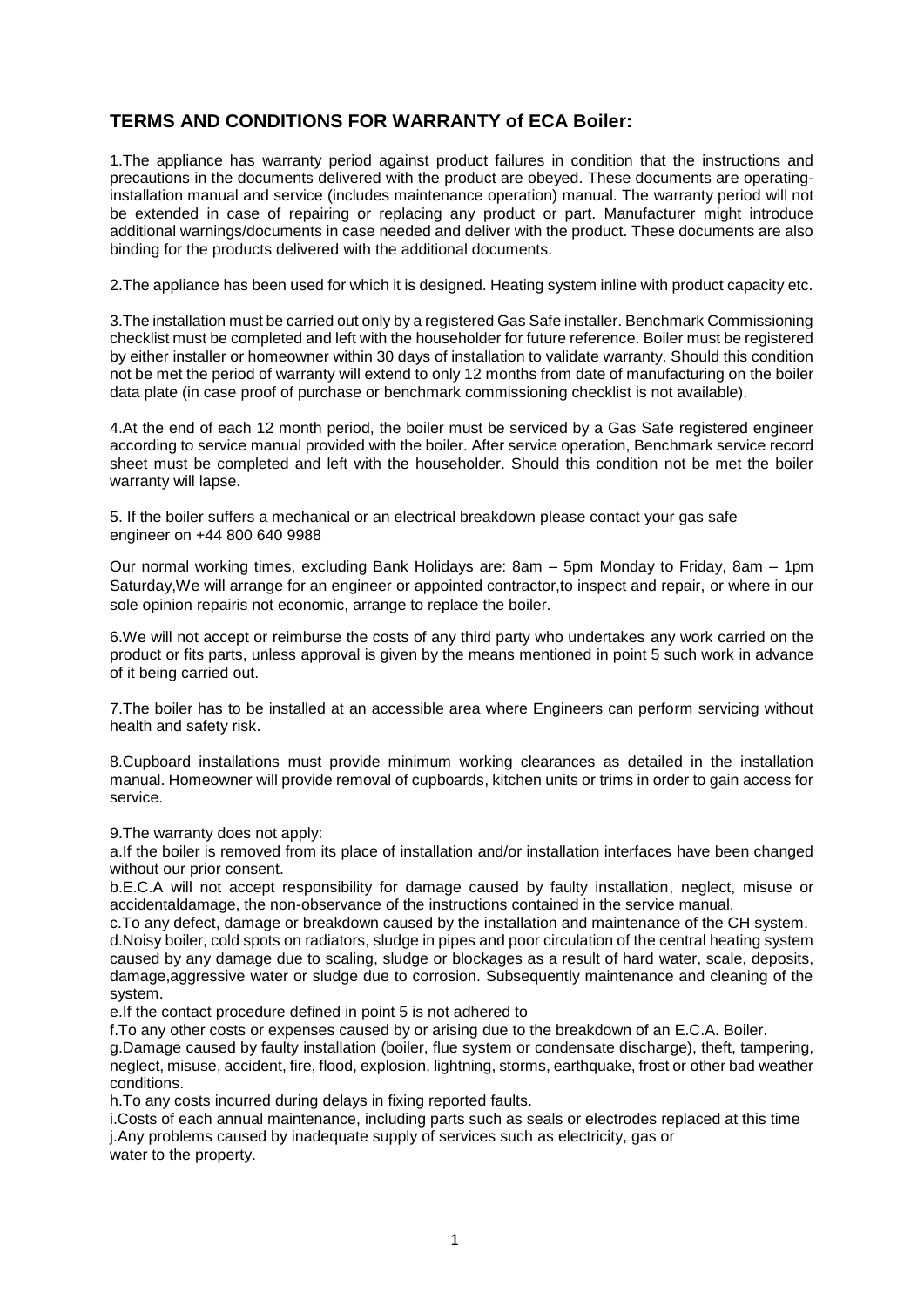k.The boilers which are not installed and set up strictly in line with the installation instructions supplied with them (including the requirement to clean the system and add corrosion inhibitor in line with BS7593:1992).

l.where spare parts other than E.C.A. parts have been used in any service or repair. In this case, the warranty for such products is not valid furthermore.

m.Theft or attempted theft

n.Self-maintenance tasks such as re-pressurizing and resetting the boiler, bleeding excess system pressure and thawing frozen condensate pipes.

10.Visits by the service personnel would be charged to customer if;

a)any failure caused by contaminated water in the system

b)the boiler is not accessible or an engineer cannot gain access to the property

c)a fault cannot be found.

d)Benchmark commissioning sheet or equivalent control document is not available.

e)Failure to cancel an agreed appointment prior to our engineers visit at least before 12 noon on the day preceding the agreed appointment in order to arrange an alternative date.

f)The boiler is outside the period of warranty or any warranty ending condition mentioned in point 9 occurrs.

g)the fault is not product related, or alternatively if the fault is due to an installation error or because the system requires cleansing. Our engineer will advise you of this on the day and we reserve the right to charge an inspection fee.

11.The customer is responsible for the following points during visits by the service personnel;

a.The customer is has to be available to be contacted 30 minutes prior to the appointment. If not, our engineer will proceed to attend the appointment.

b.You are responsible for providing adequate parking for our engineer.

c.Our engineers are entitled to work in a smoke free environment and as such, you are required to ensure that the engineer is not exposed to active smoking whilst he is within the property.

d.It is your responsibility to ensure that pets are away from the area where the engineer needs to work e.We reserve the right to cancel an appointment and to retain an inspection fee should legal parking not be provided, or if we are unable to obtain clear and safe access to the property or product, or if we have reason to believe that the health and safety of our engineer cannot be guaranteed.

f.If chargable works are required, we will not service until payment is made.

g.We reserve the right to not fulfill an appointment, should the necessary spares be unavailable, if the product is subject to recall or if the product has become obsolete and removed from our current product list.

h.For all engineer visits out of warranty we will normally ask for payment details (credit/debit card) prior to booking an engineer appointment. These details will be used to reserve our charge on your account. Once the engineer appointment is concluded this charge will then be debited from your account.

i.You are required to provide telephone contact numbers to enable us to contact you in the course of arranging and fulfilling your appointment. In the course of arranging and fulfilling your appointment we may choose to contact you via phone, text, fax or e-mail.

## **Charges**

Servicing and Commissioning appointments are charged at a fixed price inclusive of VAT, with the price being dependant on the product. Spare Parts Guarantee

Any parts fitted under one of the chargeable call types above are guaranteed for one calendar year against defective workmanship and defective components.

If we fit replacement parts or replace a boiler it will not extend the period of the warranty. All replaced parts or boilers will become the property of E.C.A.

If your service visit was done on a fixed charge basis and it becomes evident, within 30 days of the original appointment, that your product has not been successfully repaired then we will return to repair the product free of charge, but subject to the same terms and conditions. If however, a new fault has developed since the original appointment, then we reserve the right to charge for the second appointment in line with our terms andconditions.

If you smell gas or are worried about gas safety, you can call the National Gas Emergency Service free on 0800 111 999 at any time, day or night.

This boiler warranty is offered in addition to the rights provided to a consumer by law. Details of these rights can be obtained from a Trading Standards Authority or a Citizen Advice Bureau.